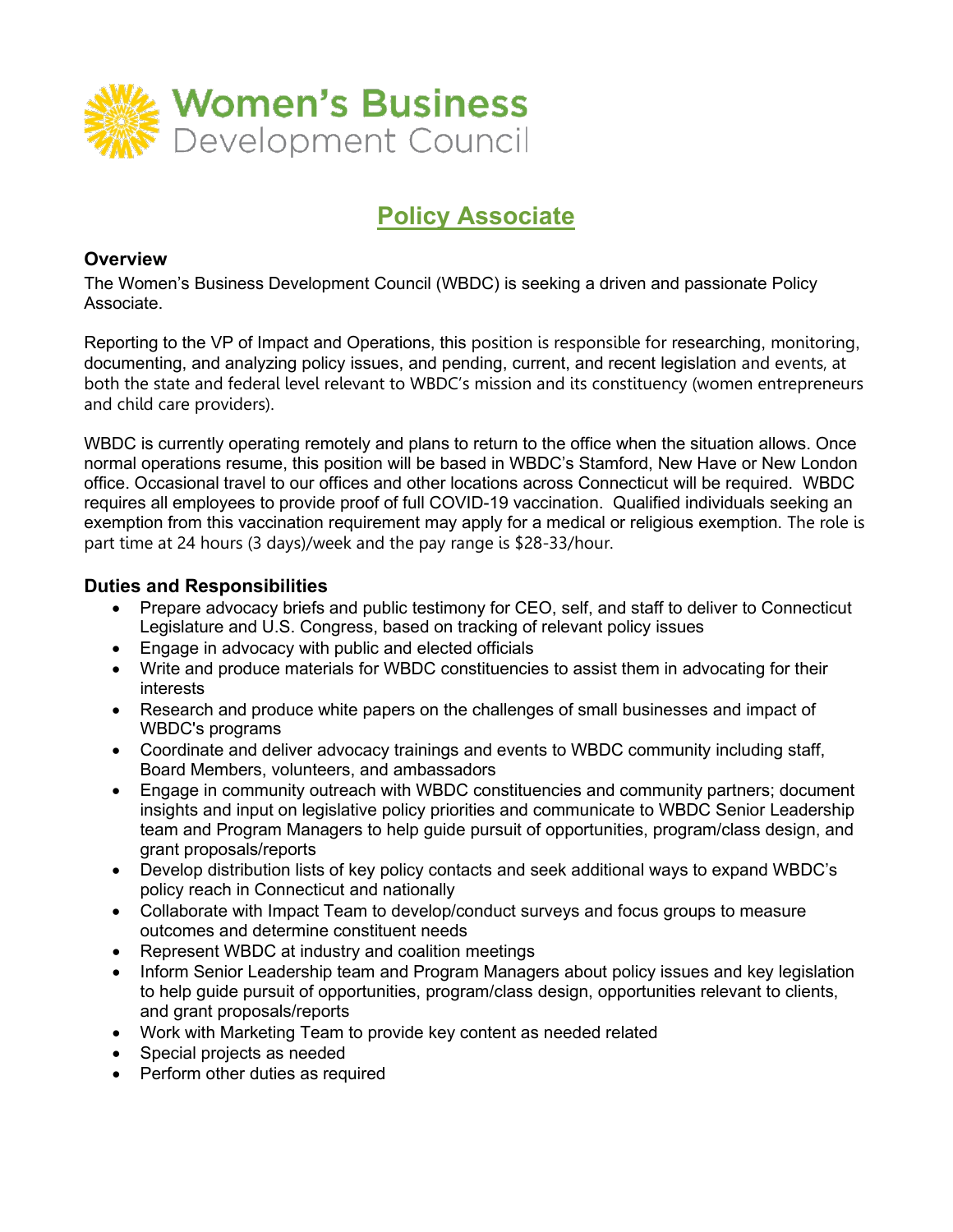# **Qualifications**

- Bachelor's Degree preferred, or equivalent combination of education, training, and experience
- At least 5 years of work experience in a related field, including but not limited to at least two years of public policy/advocacy, government relations, early childhood education, small business/entrepreneurship, etc.
- Excellent writing, organization, and presentation skills
- Strong research and analytical skills, with ability to read, analyze and summarize legislation
- Strong interpersonal and communication skills, and ability to build trusted relationships
- Communicate effectively with diverse populations, and across a range of stakeholder groups
- Familiarity with small business development and/or child care industry
- Develop or deepen knowledge and understanding of child care and entrepreneurial ecosystems in **Connecticut**
- Fluency in English and Spanish, verbal and written strongly preferred, fluency in another language a plus
- Proficiency with Microsoft Outlook, Word, and PowerPoint
- Availability to work occasional evenings and/or weekends as needed
- Must have own transportation as this position requires travel between locations.

### **About Us**

Headquartered in Stamford with regional offices in New Haven and New London, WBDC is the statewide leader of entrepreneurial education for women. For over 20 years, we have provided women with the skills, resources, and networks to succeed in business. WBDC has supported economic development by assisting in the creation, sustainability, or expansion of more than 6,500 businesses and 8,750 jobs, and helping businesses to access more than \$24,900,000 in loans and grants.

WBDC offers a competitive benefit package including health, dental, vision, and life insurance, a retirement plan, paid time off, and holidays, in a supportive working environment.

#### **How We Operate**

We are a team of 30 talented individuals who collectively deliver outstanding results through a high level of passion and commitment.

#### **Please apply if you:**

- Possess an *Entrepreneurial Mindset*  creative, motivated, enthusiastic, and energetic
- Are highly detailed and demonstrate a strong sense of urgency in setting and meeting deadlines
- Can multi-task, and jump between projects
- Thrive in a fast-paced environment, and are comfortable with change
- Take initiative, and are willing to go above and beyond to achieve results
- Can work independently, and see the big picture while working in the day-to-day
- Prosper in a culture of teamwork and growth, and value collaboration

# **How to Apply**

Interested candidates that are familiar with this job posting and excited by this opportunity should email their cover letter, and resume to [resumes@ctwbdc.org.](mailto:resumes@ctwbdc.org?subject=WBDC%20PROGRAM%20MANAGER%20(SE)) Please list WBDC POLICY ASSOCIATE in the e-mail subject line. No phone inquiries.